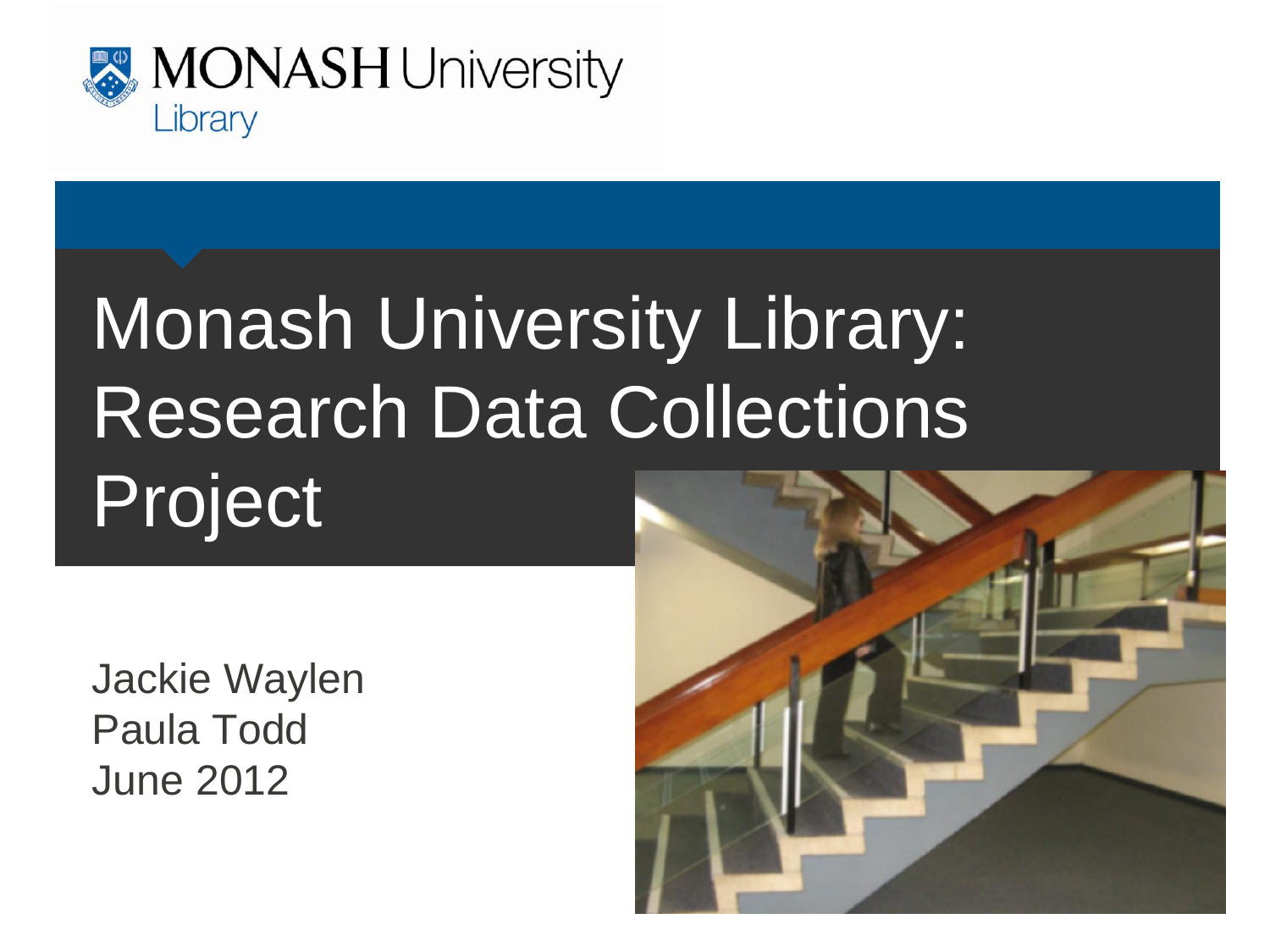#### **AIMS AND OBJECTIVES OF THE PROJECT**

**A: Create data collection records** 

**B: Build capability for library staff**

- 65 data collection records created for Research Data Australia
- **Increased impact and** collaboration opportunities
- **Interview templates and** workflows created
- Two subject librarians seconded to project
- 30+ subject librarians participated in interviews
- General awareness of data management issues increased

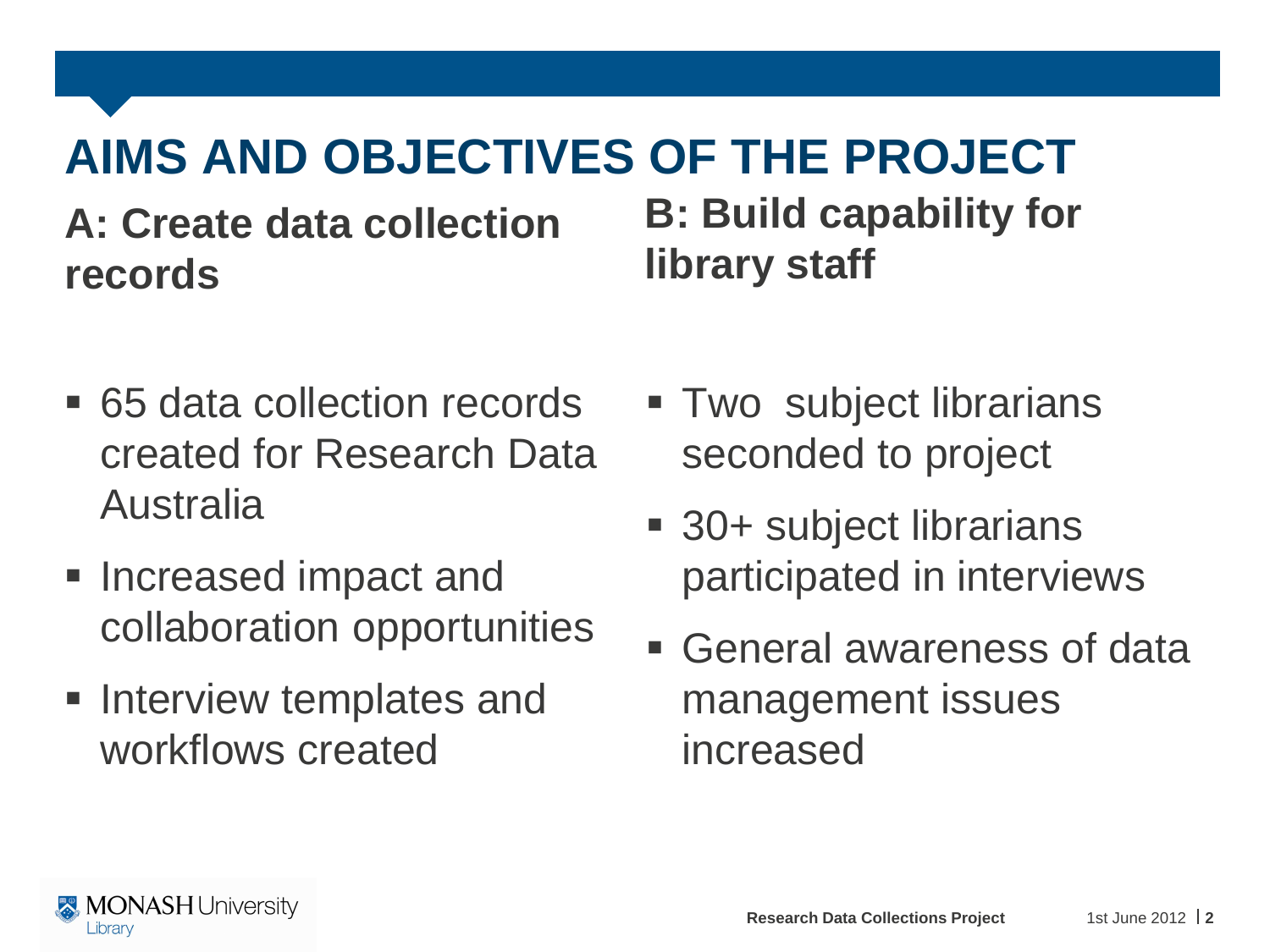# **Objective B**

To contribute to the development of the Australian Research Data Commons by building human capability at the local level, and contributing methodologies and strategies in these areas to the national community emerging from ANDS-related activities.

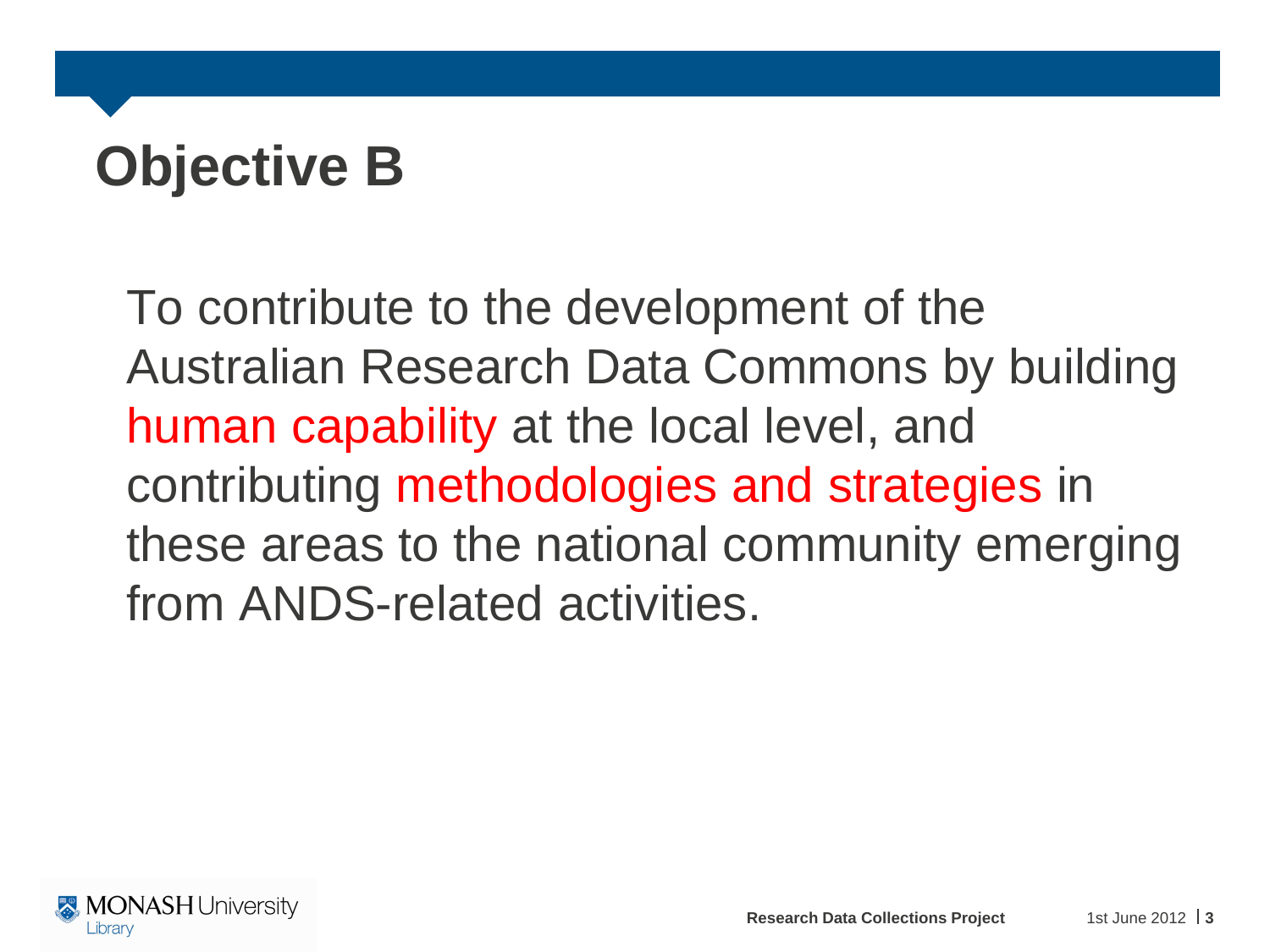### **Overview**



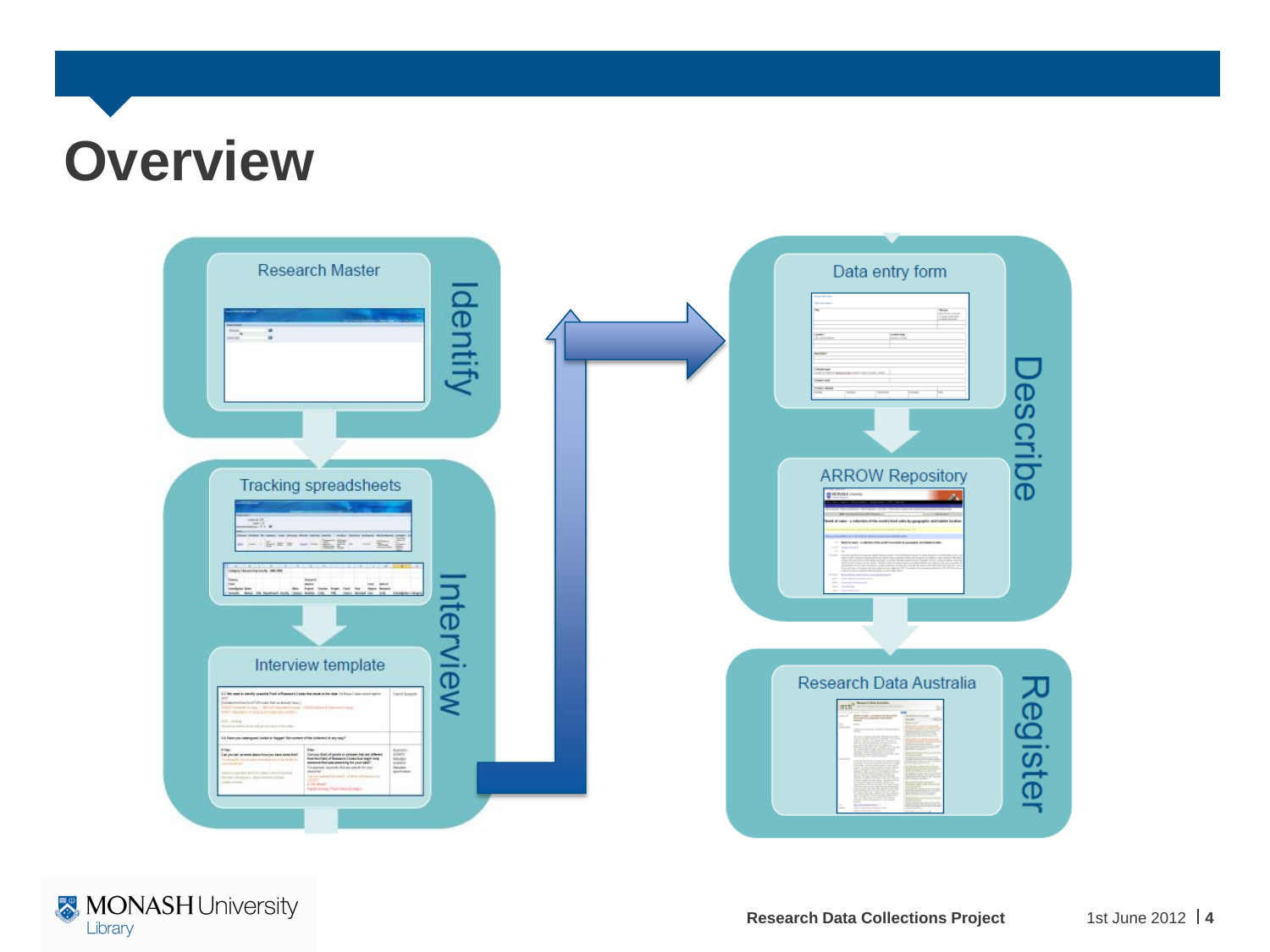# **Tracking spreadsheet (MS Excel)**

- **Information about target interviewees from Research Master**
- Supplemented with tracking info about interview date / time / status / interviewers



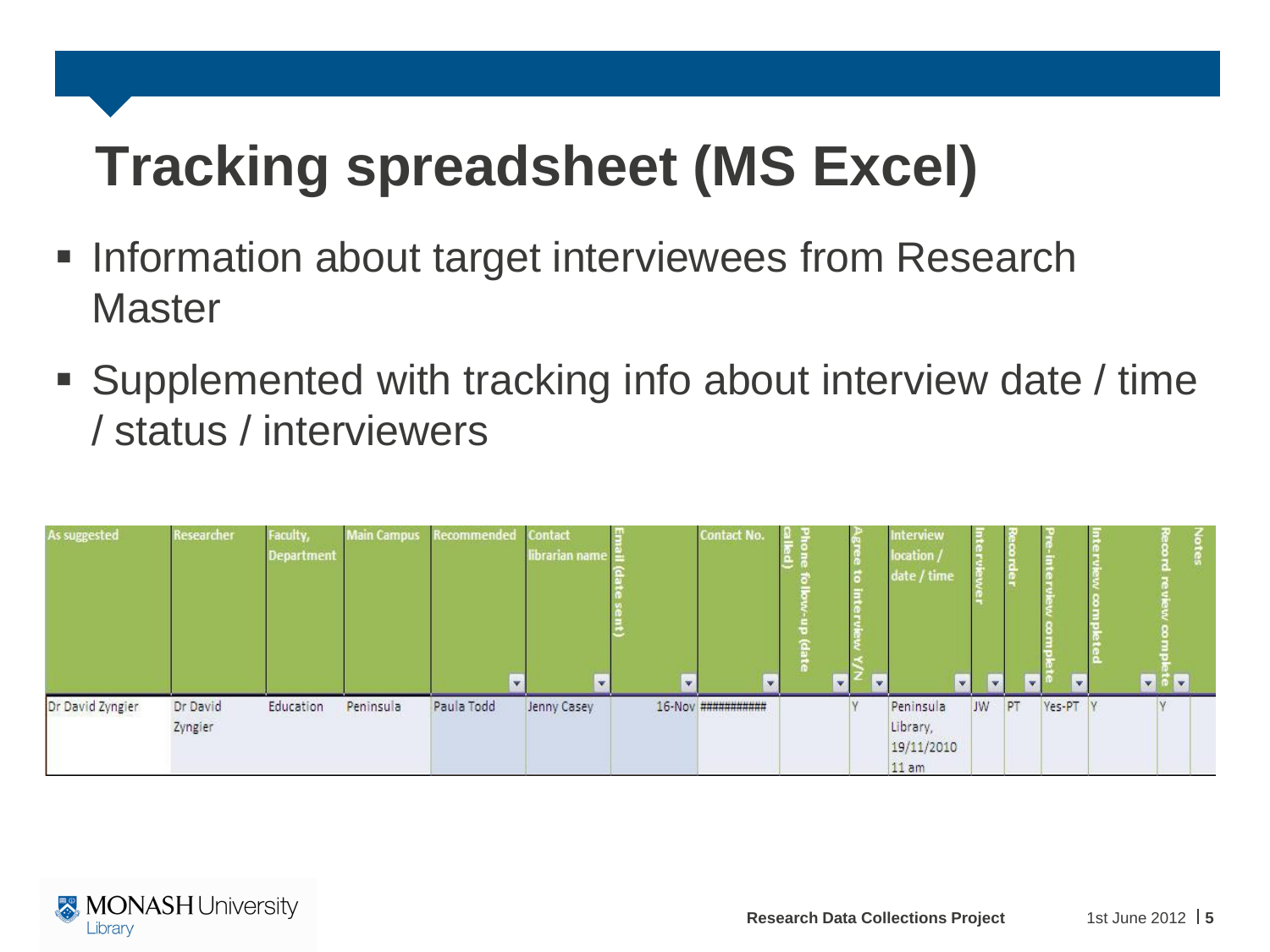# **Interview template (MS Word)**

- 'Mail merge' function in Word pre-populates worksheet with information from tracking spreadsheet (e.g. FoR codes)
- Also used for note-taking and initial write-up

| 3.3 We need to identify possible Field of Research Codes that relate to the data.<br>130202 Curriculum and Pedagogy Theory and Development<br>130303 Education Assessment and Evaluation<br>130302 Comparative and Cross-Cultural Education                |                                                                                                                                                                                                                                                                                                                                                                                  | <b>Field of Research</b>                                                  |
|------------------------------------------------------------------------------------------------------------------------------------------------------------------------------------------------------------------------------------------------------------|----------------------------------------------------------------------------------------------------------------------------------------------------------------------------------------------------------------------------------------------------------------------------------------------------------------------------------------------------------------------------------|---------------------------------------------------------------------------|
| 3.4 Have you catalogued, coded or 'tagged' the content of the collection in any way?<br>If Yes:<br>Can you tell us more about how you have done this?<br>For example, did you use an existing list of keywords for<br>your discipline?<br>Did not use ERIC | If No:<br>Can you think of words or phrases that are different<br>from the Field of Research Codes that might help<br>someone that was searching for your data?<br>For example, keywords that are specific for your discipline?<br><b>Disadvantage Communities</b><br>Social Inclusion<br><b>Student Engagement</b><br>Literacy<br>Numeracy<br>School<br><b>School Retention</b> | Keywords /<br>subjects<br>Metadata available<br>Metadata<br>specification |

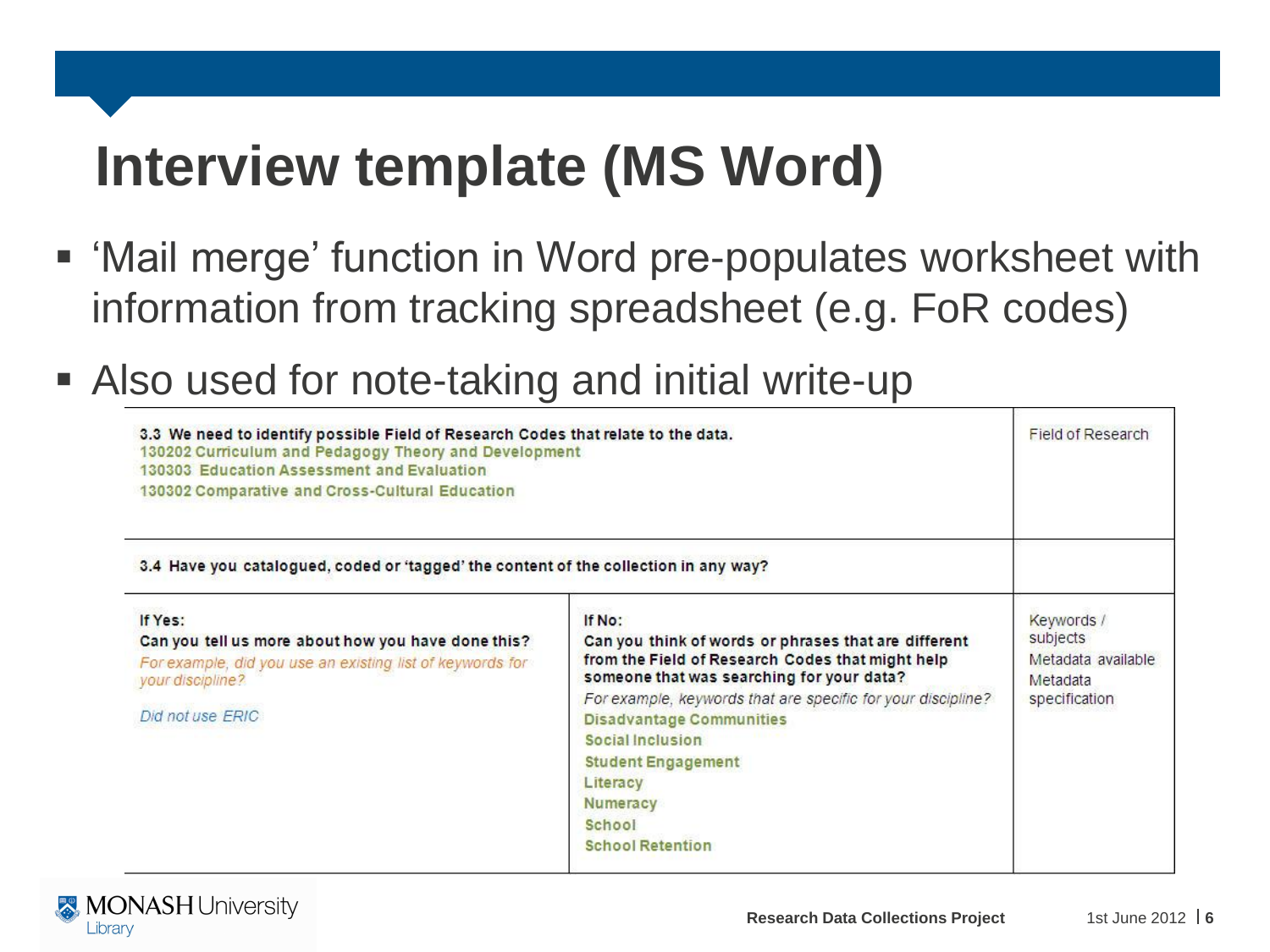**Being involved in an interview provided a deeper insight into individual research activities than might otherwise be possible, and in a broader sense contributes to strengthening the connection between the Library and Faculty.**

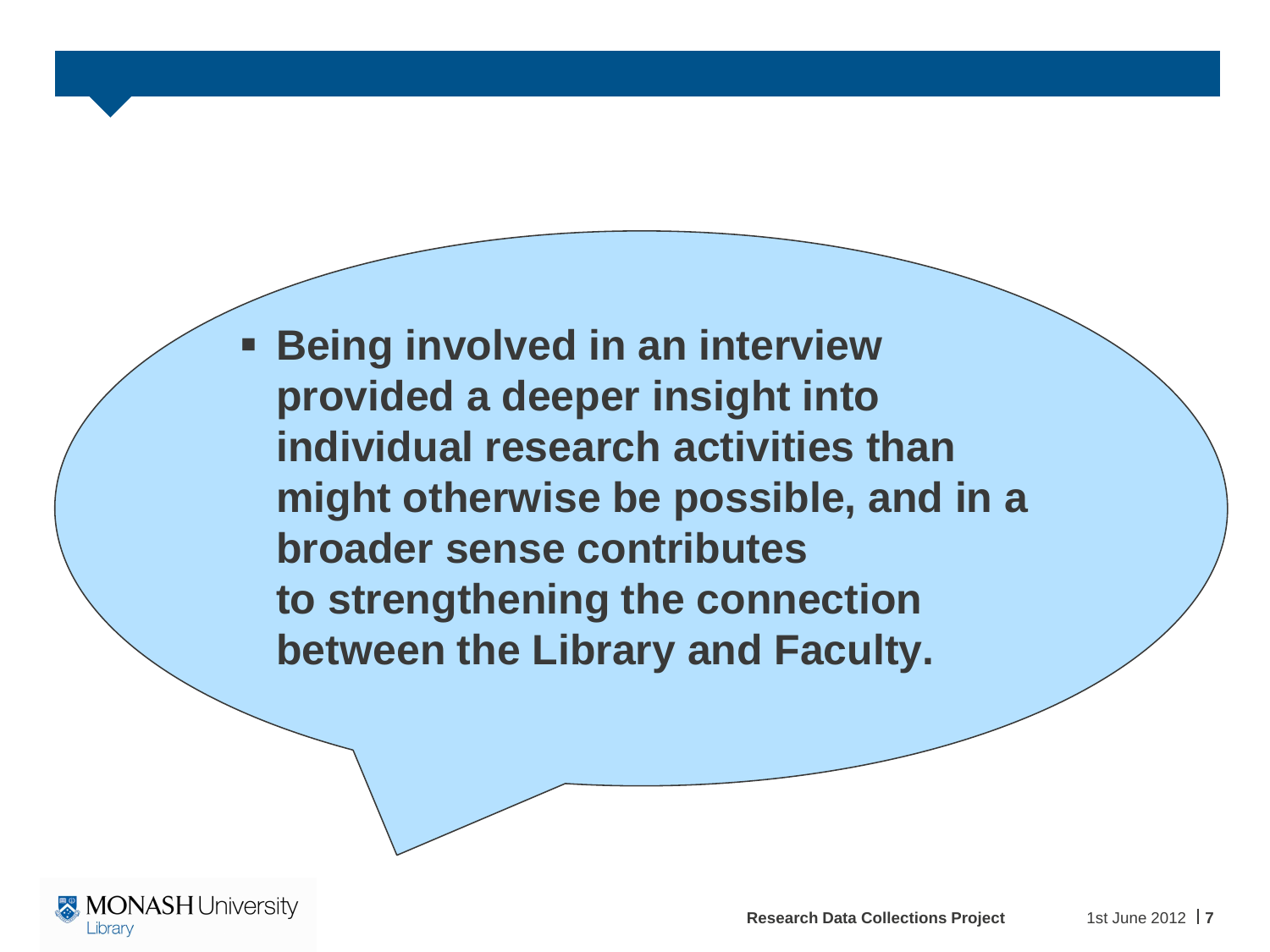**RESEARCH DATA SEARCH AUSTRALIA Advanced Search Bare <b>R** M M **O** M S M Home. Monash University Collection Westernport training enterpri...

#### Westernport training enterprise feasibility study: data

The Westernport training enterprise research project on literacy & numeracy, for the Department of Victorian Communities and Salvation Army, was a feasibility study to determine whether or not the establishment of a self-sustaining enterprise business was viable. A business plan to examine whether 15-16 year old young people who were disengaged from school could both work and learn at the same time was completed. Those young people in parts of Westernport who are facing employment problems as a result of perceived low literacy and numeracy skills had these skills investigated to see in particular, how they relate to disadvantage and social inclusion. Investigators from Monash University, David Zyngier, Glenn Auld and Wee Tiong Seah, recorded interviews with teachers and students, and then developed a tool based on Regio Emilia discourse analysis research methodology, using a digital response technique. Each participating student took 20-30 photographs of the written document on any occasion that they used written word or numbers. (20 digital cameras were available.) During the process of assessing literacy, numeracy and social inclusion, these photographs were loaded to laptops and discussion of each photo was recorded. Comparative analysis of perceived and actual capabilities of the young people was undertaken using digital transcripts of the interviews and the commentaries on the photographs. The researchers concluded, that based on this evidence, no business case could be made for setting up the Westernport training enterprise. This outcome meant that for a small cost, the community has been saved a large expense.

Approximately 500 images (jpg; 300 Mb); 30 commentaries on photographs (mp3); 36 interviews (mp3; 144 Mb); 1 interview schedule (doc); 36 transcribed interviews (doc); 1 manual coding sheet (doc).

#### **Access**

http://arrow.monash.edu.au/hd...

#### **Rights**

#### **Access rights**

Access to this data collection may be provided by negotiation. Refer to "Point of contact" to discuss terms and conditions.

#### **Rights statement**

All rights reserved, except by negotiation.

#### Connections

#### & Researchers

- Dr Wee Seah Chief Investigator
- Dr David Zyngier Primary Chief Investigator; Point of contact
- Dr Glenn Auld Chief Investigator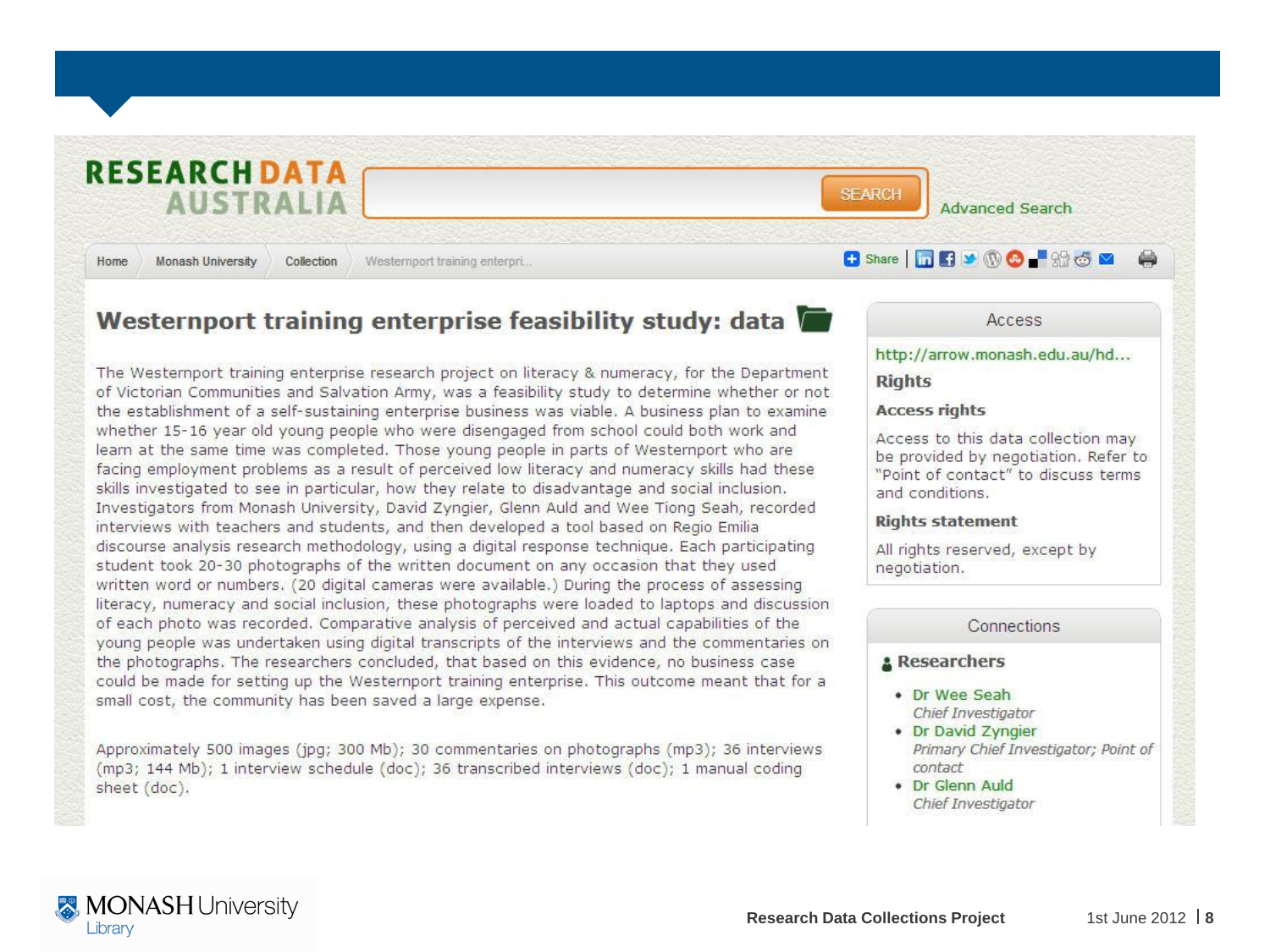### **Main project – faculty representation**



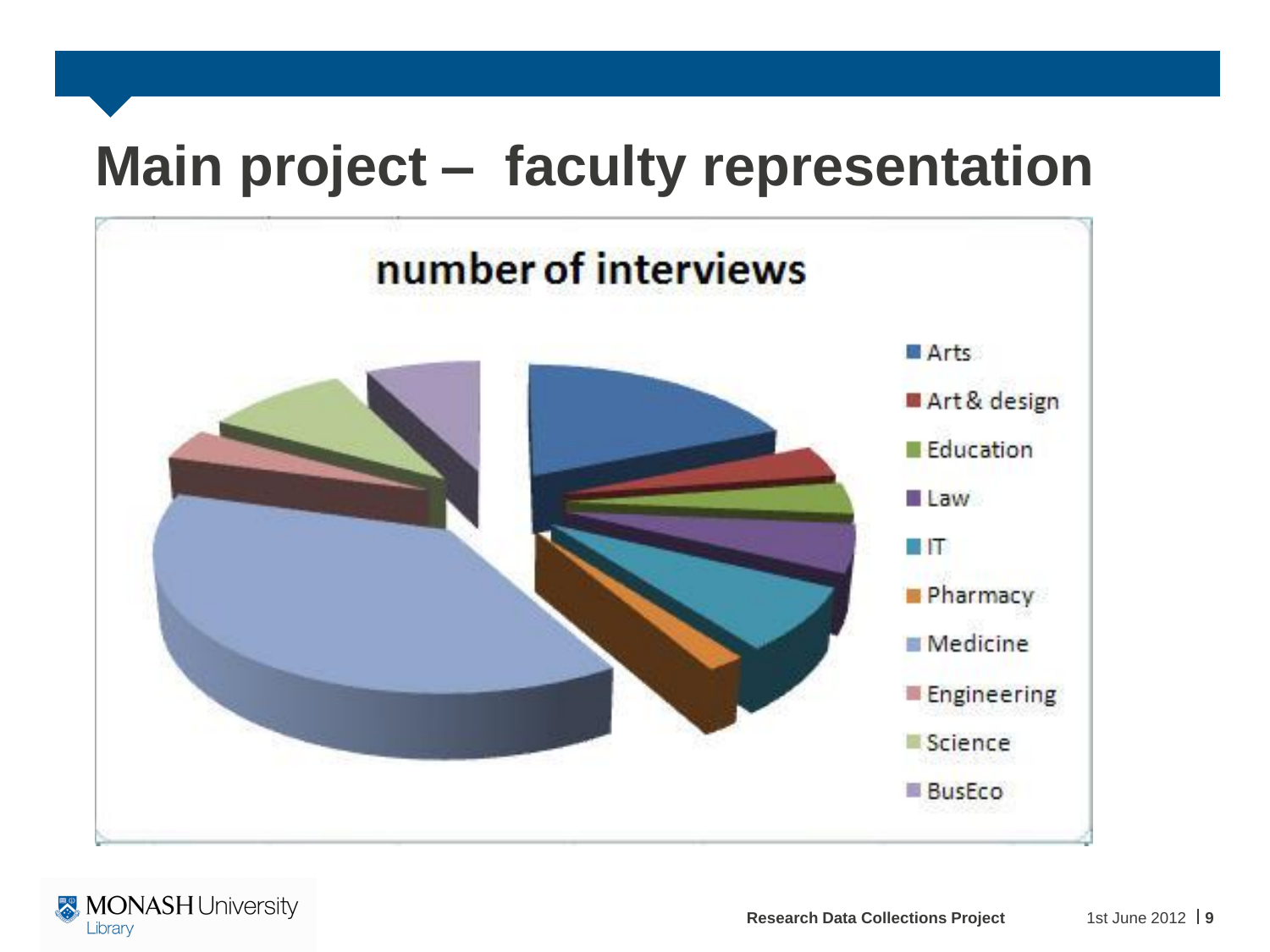**While I'm aware of the general areas that academics are researching in, it provides a far deeper understanding of current research projects.**

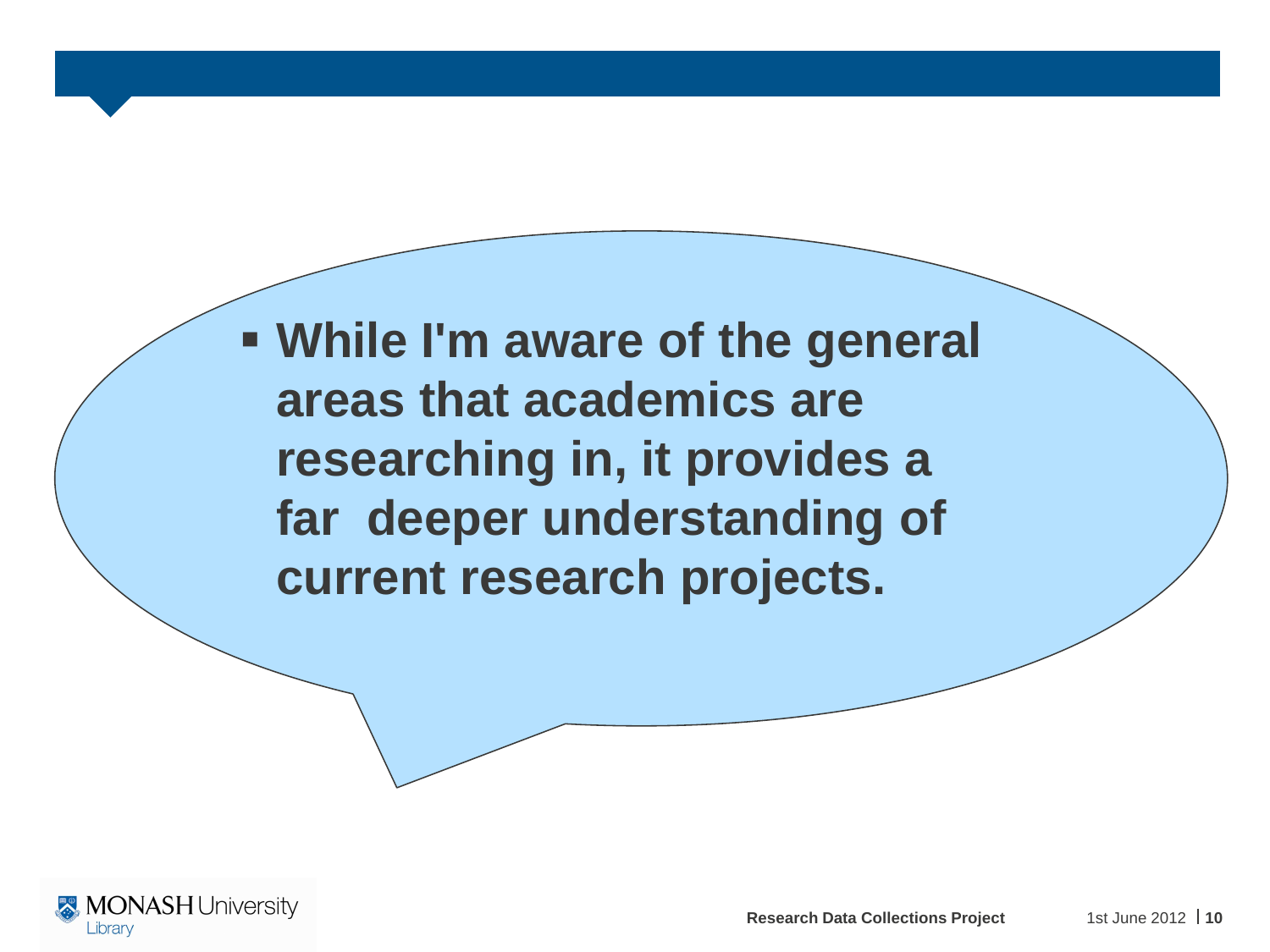# **Librarian involvement - mutual benefit**

#### **RDC project team**

- Researchers identified in faculty areas
- **Smoothed the process of** talking to researchers from faculty areas the team was not familiar with
- **Enabled more interviews to** take place than the team could manage on its own

#### **Contact librarians**

- Build on existing working relationships with academics
- **Interviews arranged and** conducted with sensitivity to busy times
- **Interview templates** supplied and level of involvement voluntary

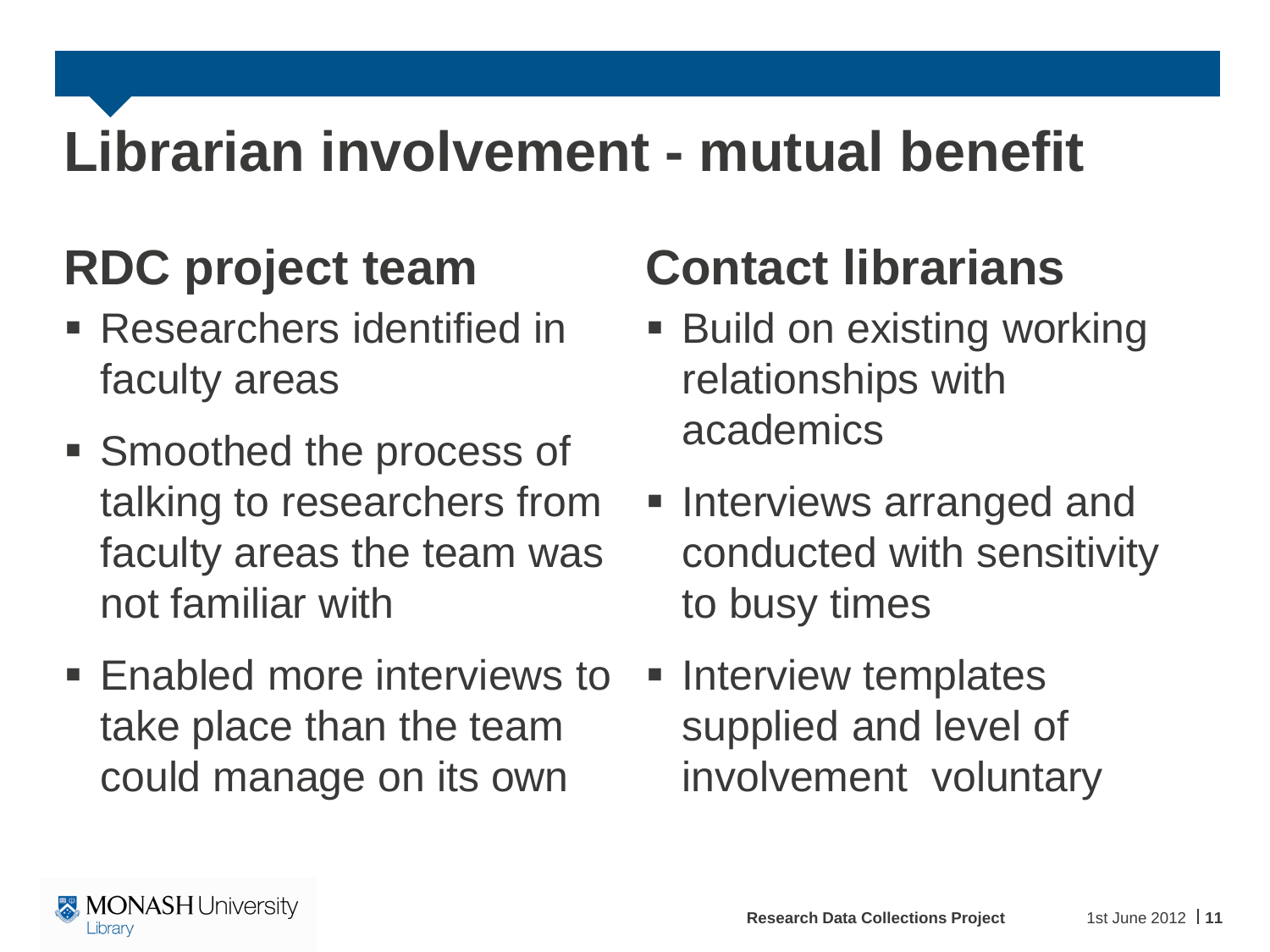**Perfect opportunity to meet and fully appreciate the research interests and talents of academics who had previously been a name at the end of an email.**

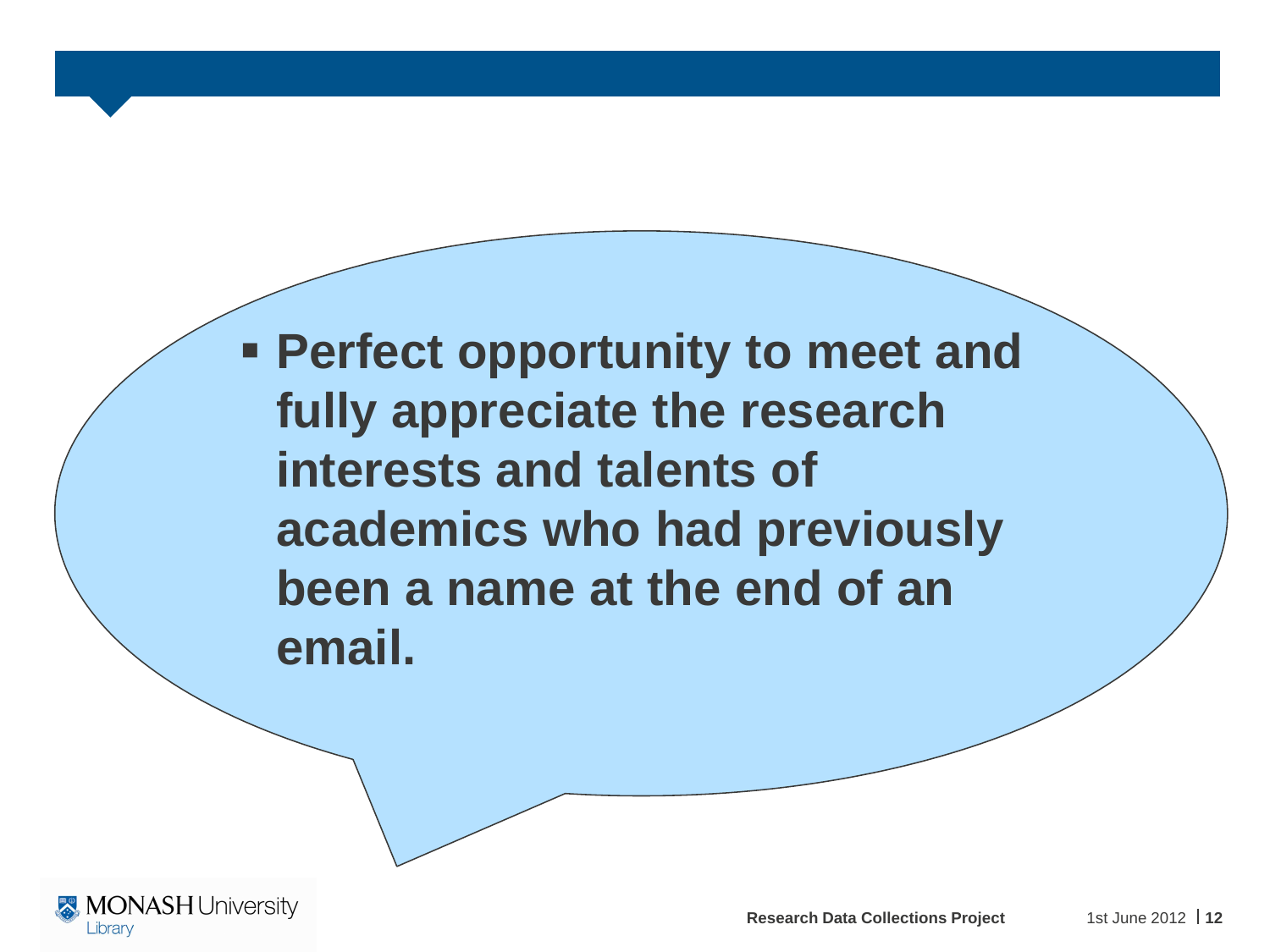### **More effective support services for researchers - management of data**

Library



**Research Data Collections Project** 1st June 2012 13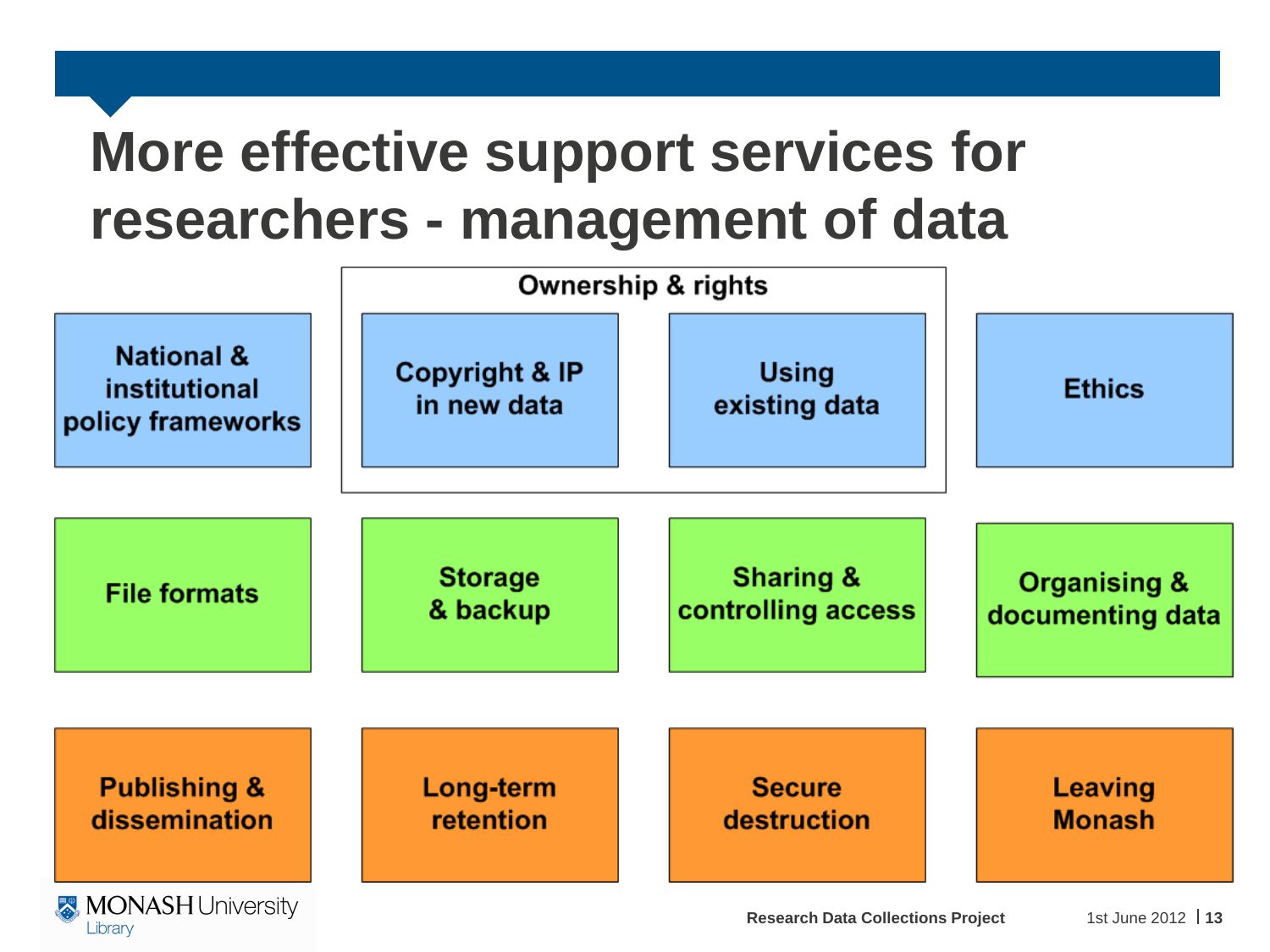**I have a better understanding of the importance of early planning and discussion about data management.**

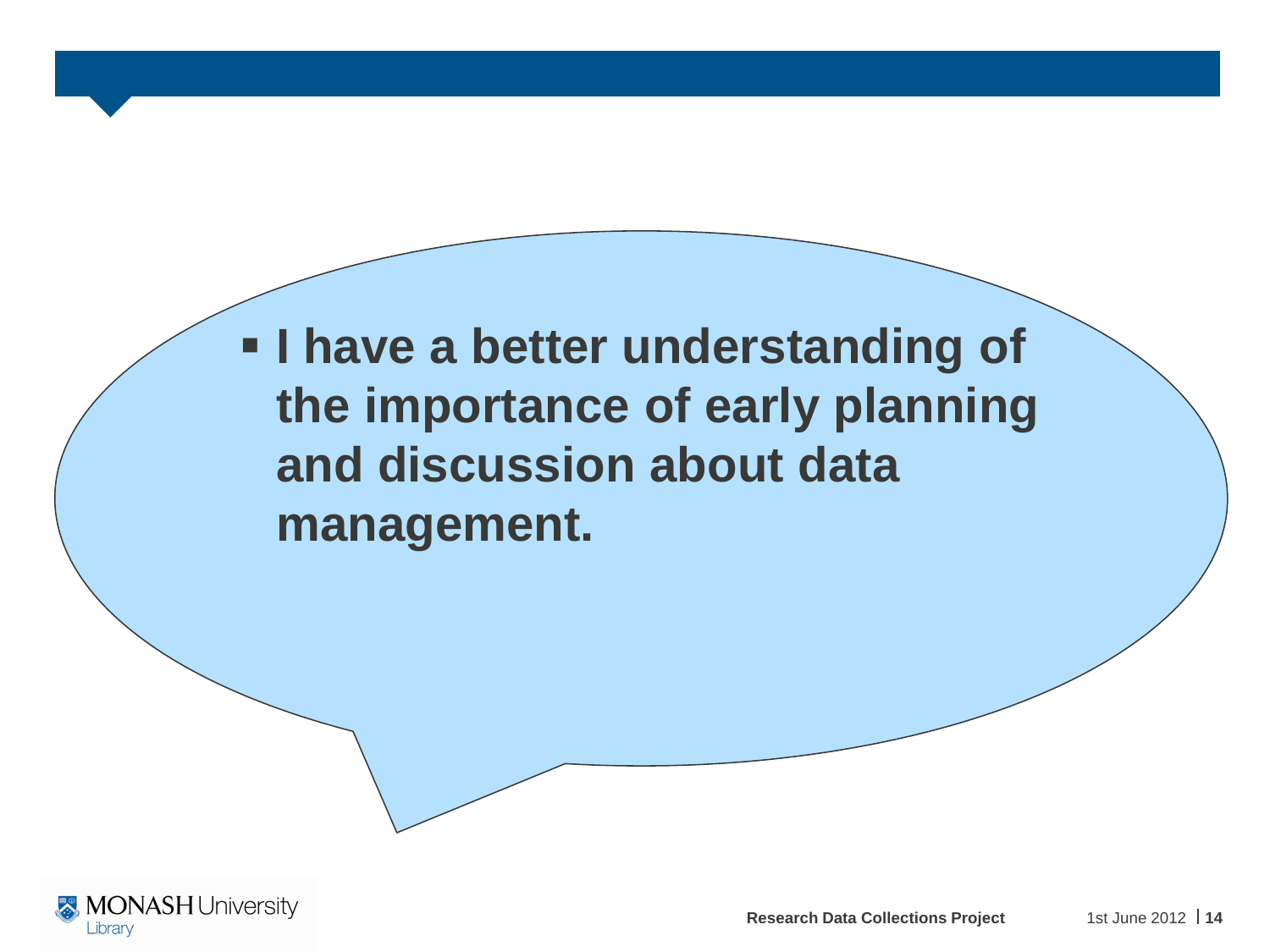### **Issues for librarians**

■ Non technical issues (copyright and IP, ethics, use of existing data)

 Technical issues- data (file formats, storage, sharing and controlling access, organising and documenting)

■ Publishing and dissemination (open access, data repositories, research impact)

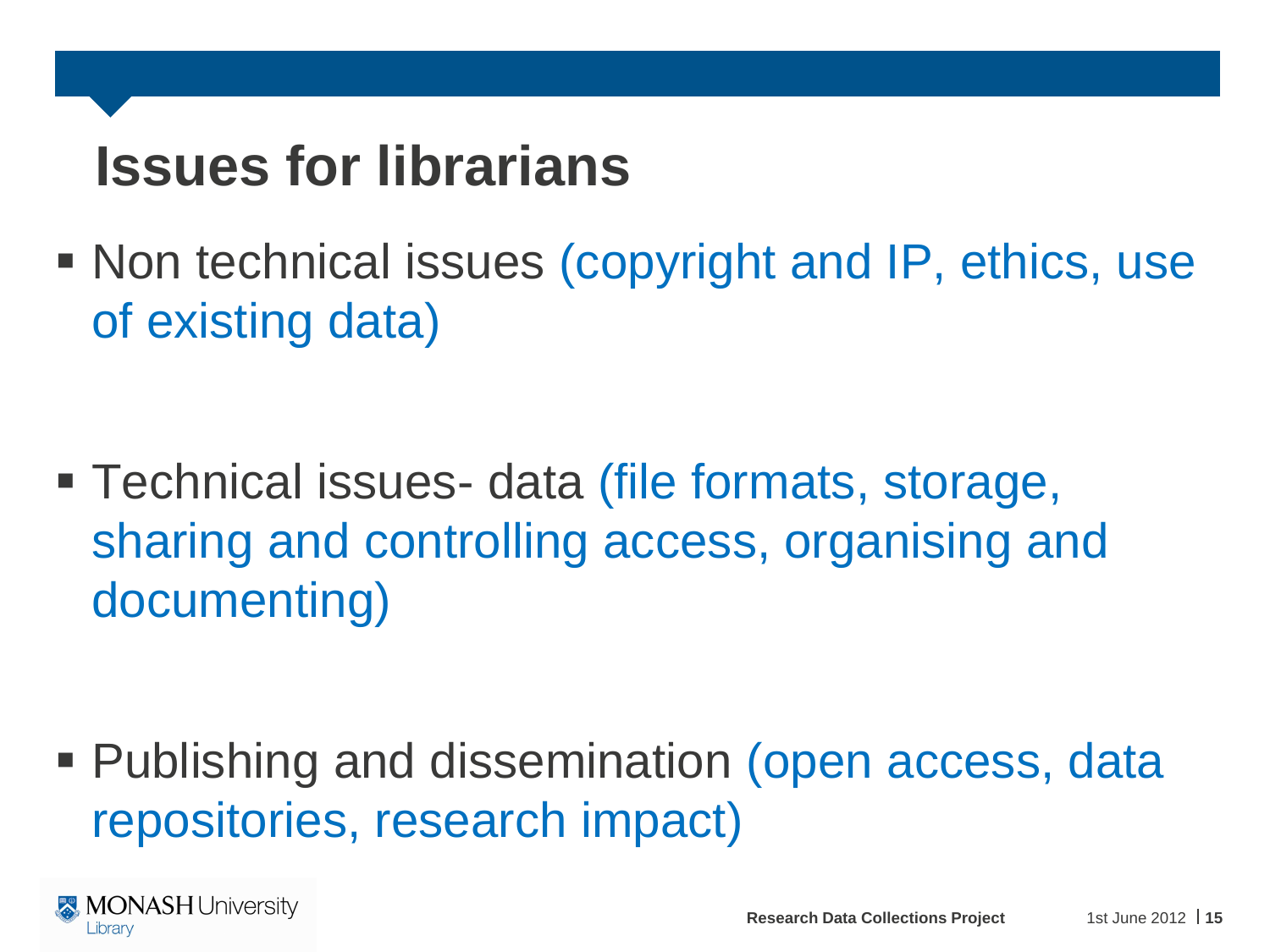#### **I now feel more confident about promoting existing data management tools.**

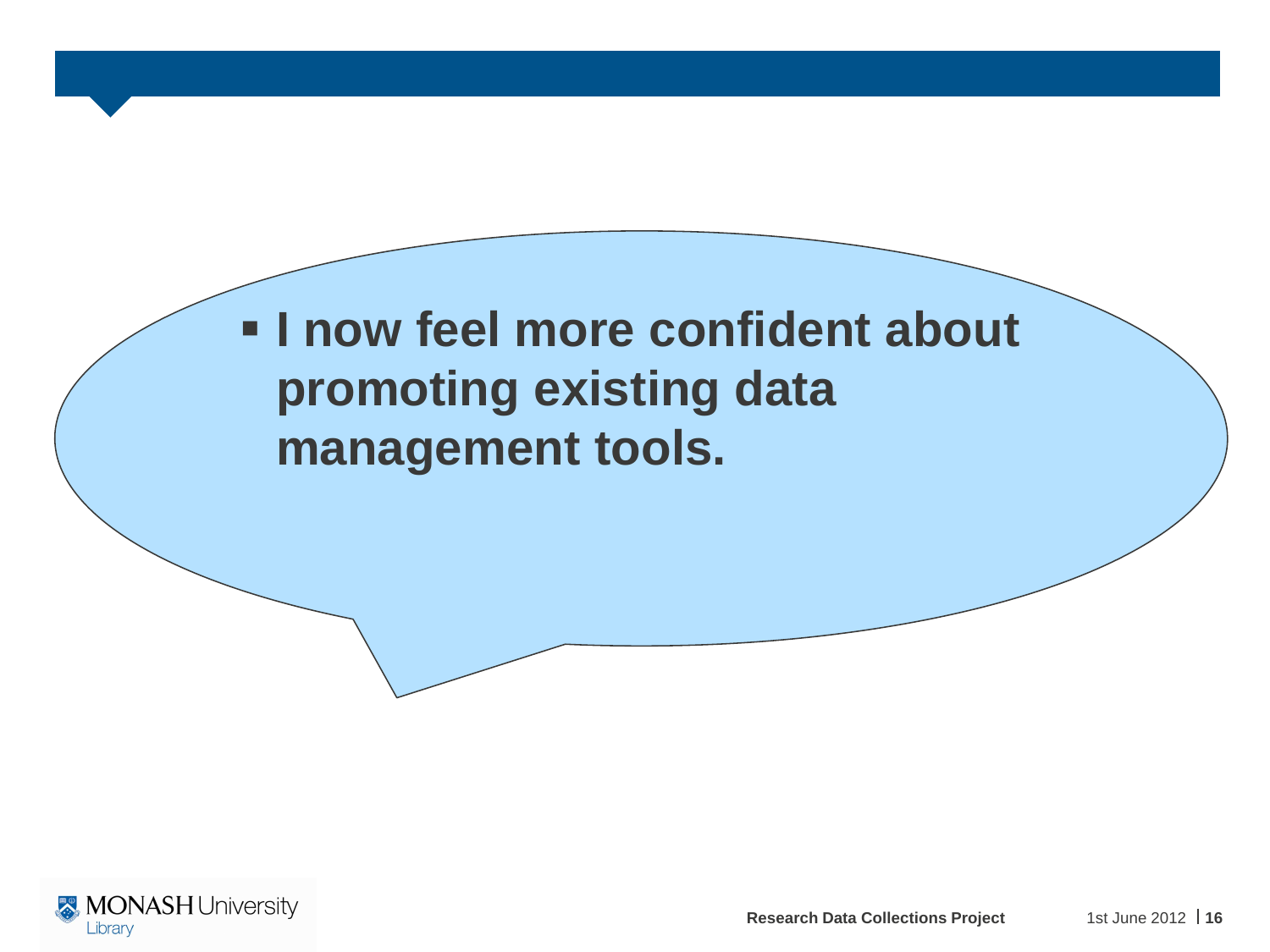### **Staff development in RDM**

- Workshops using mock case studies
- **Increasing knowledge and awareness of support** services
- Understanding of faculty research methodologies and steps in research process
- Development of a library guide and/ or referral map

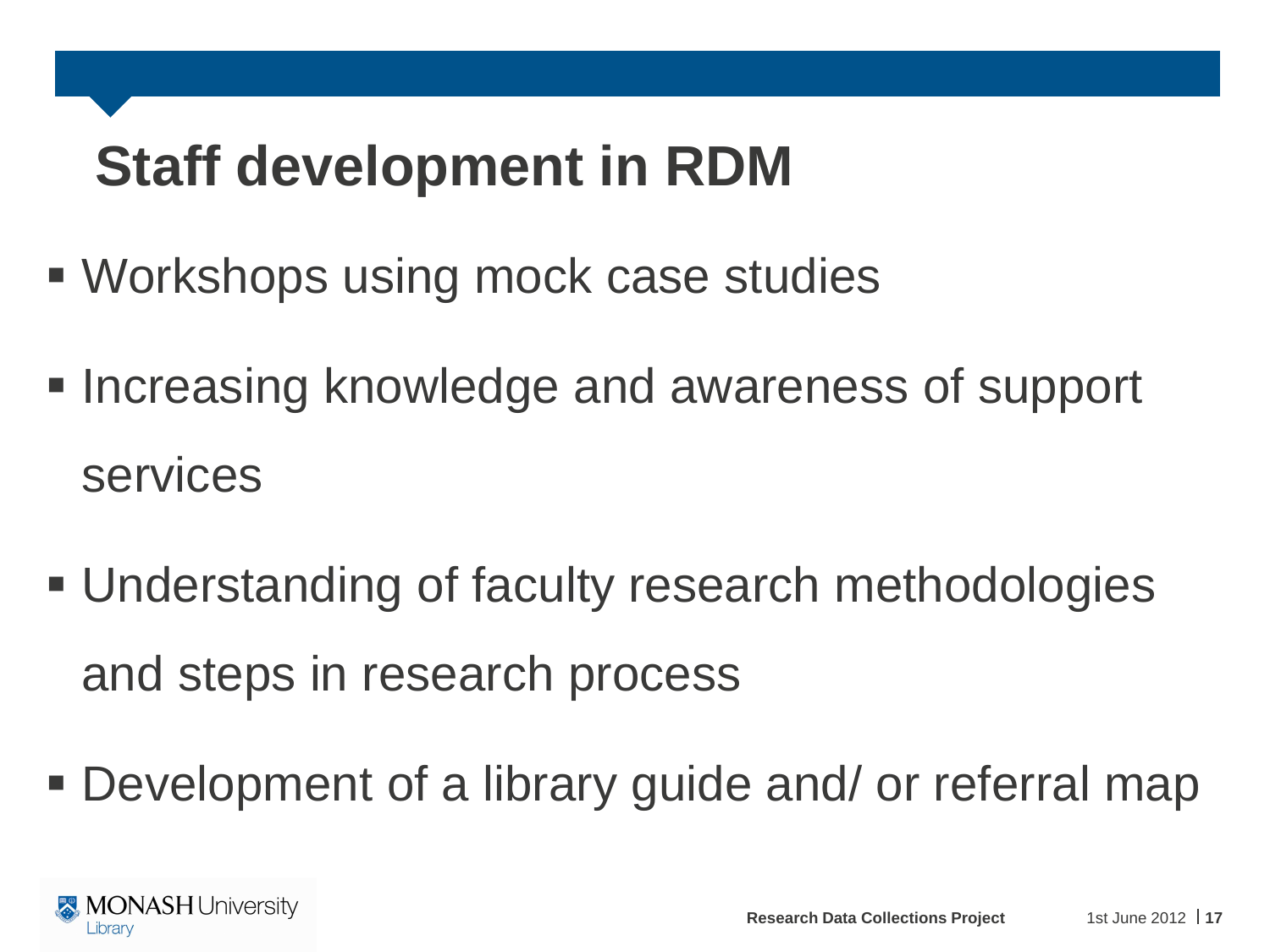#### **I have a better understanding of the work our researchers are undertaking.**

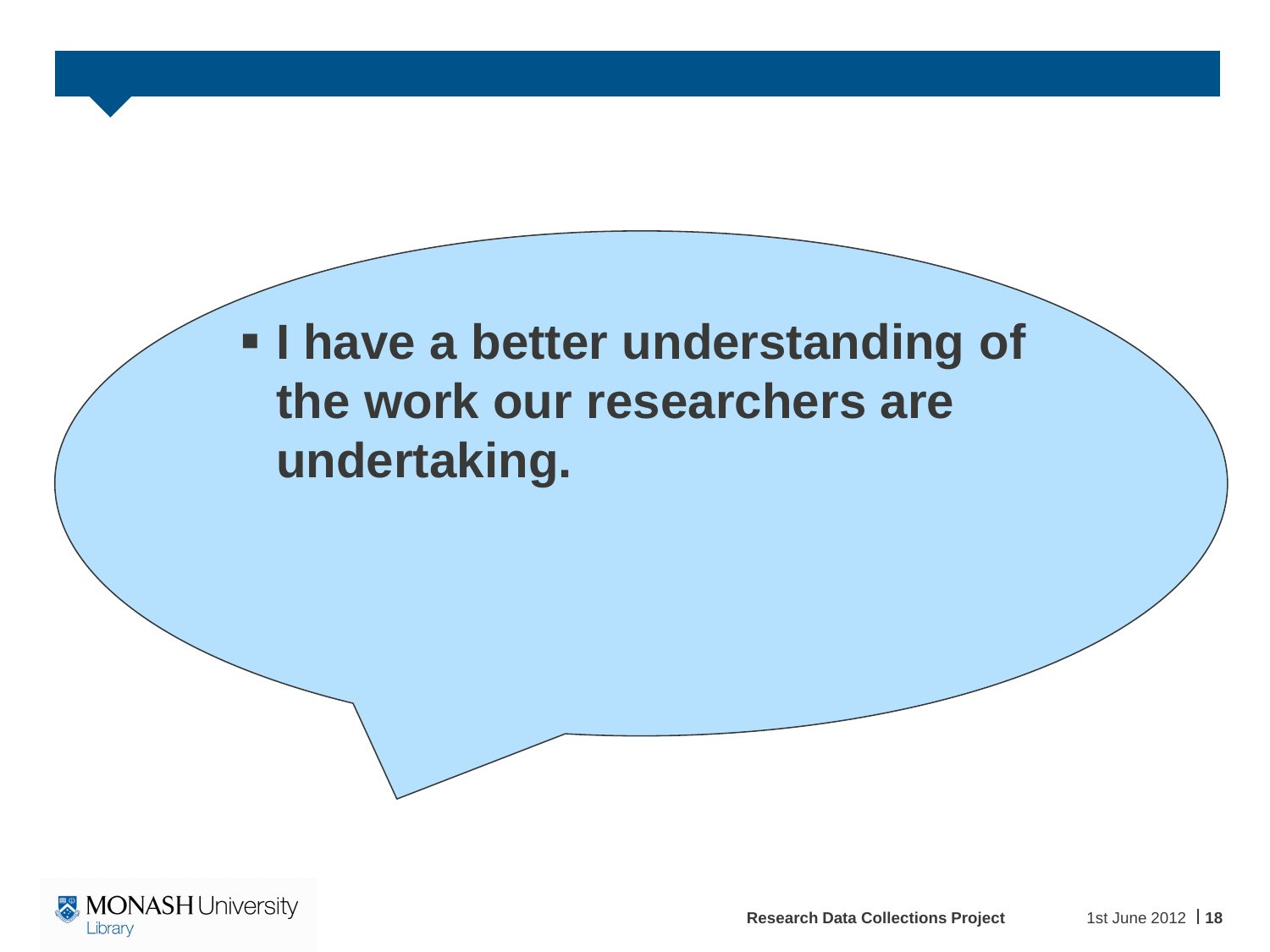# **Monash University - Research data management strategic plan 2012- 2015**

- Capability partners:
	- eSolutions
	- eResearch Centre
	- University Library

Themes:

- **3.1 Develop the data management skills and knowledge of Monash researchers**
- **3.2 Develop the skills and knowledge of professional staff**
- **3.3 Integrate research data skills as part of researchled teaching**

**MONASH University** Library